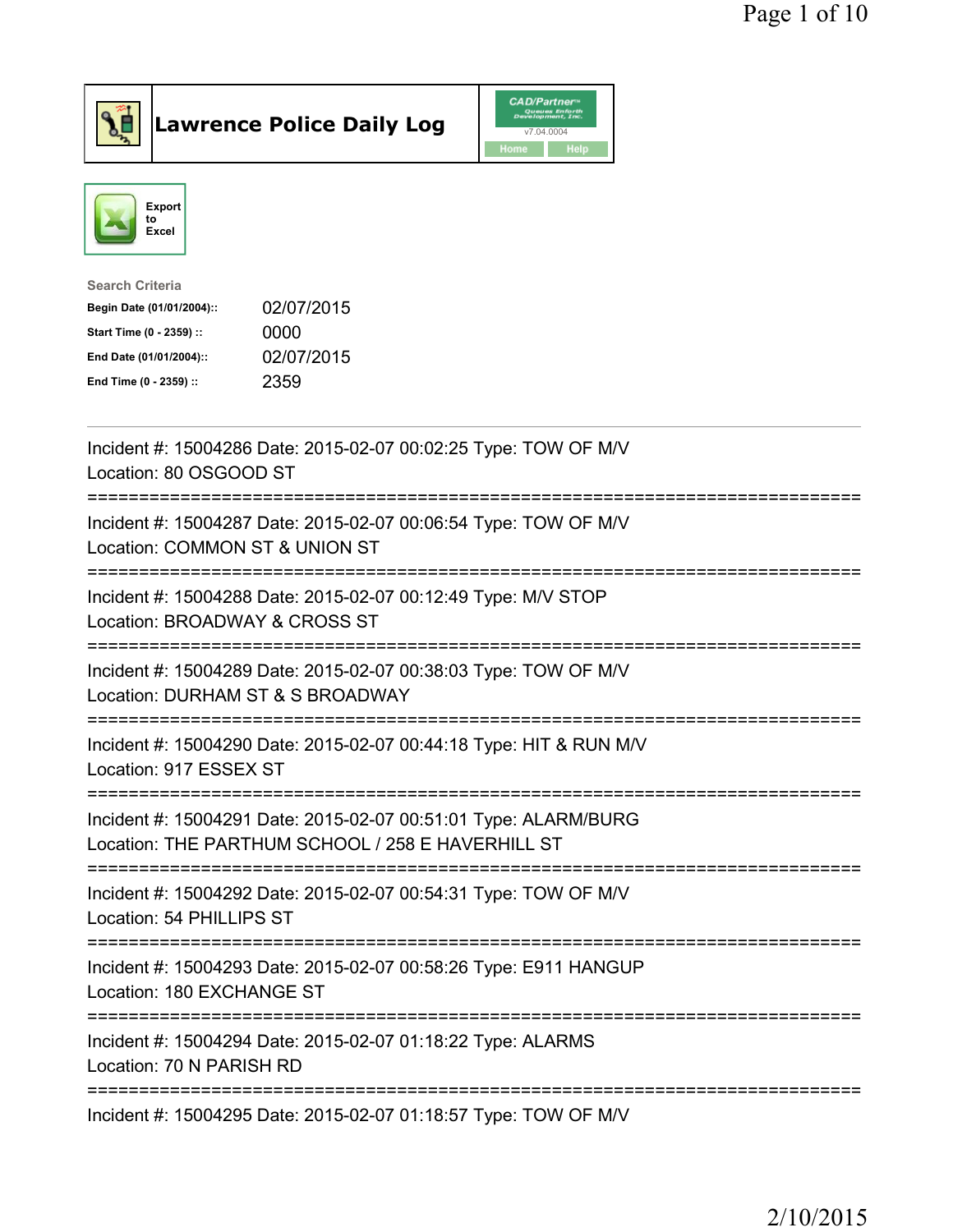Location: VALLEY'S TOWING / 150 MERRIMACK ST =========================================================================== Incident #: 15004296 Date: 2015-02-07 01:21:20 Type: TOW OF M/V Location: COADY'S TOWING SERVICE / 139 MARSTON ST =========================================================================== Incident #: 15004297 Date: 2015-02-07 01:22:15 Type: TOW OF M/V Location: SHEEHAN'S TOWING SERVICE / 27 LAWRENCE ST =========================================================================== Incident #: 15004298 Date: 2015-02-07 01:26:13 Type: DISORDERLY Location: 389 BROADWAY =========================================================================== Incident #: 15004299 Date: 2015-02-07 01:29:45 Type: GUN CALL Location: 212 PHILLIPS ST =========================================================================== Incident #: 15004300 Date: 2015-02-07 01:39:26 Type: NOISE ORD Location: 37 ALDER ST FL 3 =========================================================================== Incident #: 15004301 Date: 2015-02-07 01:48:19 Type: ALARMS Location: 300 HAMPSHIRE ST =========================================================================== Incident #: 15004302 Date: 2015-02-07 02:01:38 Type: NOISE ORD Location: 435 LOWELL ST =========================================================================== Incident #: 15004303 Date: 2015-02-07 02:06:07 Type: M/V STOP Location: BROADWAY & COMMON ST =========================================================================== Incident #: 15004305 Date: 2015-02-07 02:12:59 Type: E911 HANGUP Location: 212 S UNION ST FL 1 =========================================================================== Incident #: 15004304 Date: 2015-02-07 02:13:02 Type: AUTO ACC/NO PI Location: ESSEX ST & MARGIN ST =========================================================================== Incident #: 15004307 Date: 2015-02-07 02:19:14 Type: M/V STOP Location: FULTON ST & PROSPECT ST =========================================================================== Incident #: 15004306 Date: 2015-02-07 02:19:22 Type: ALARMS Location: LAWRENCE HIGH SCHOOL / 70 N PARISH RD =========================================================================== Incident #: 15004308 Date: 2015-02-07 02:27:37 Type: FIGHT Location: 405 BROADWAY =========================================================================== Incident #: 15004309 Date: 2015-02-07 02:33:08 Type: M/V STOP Location: RT114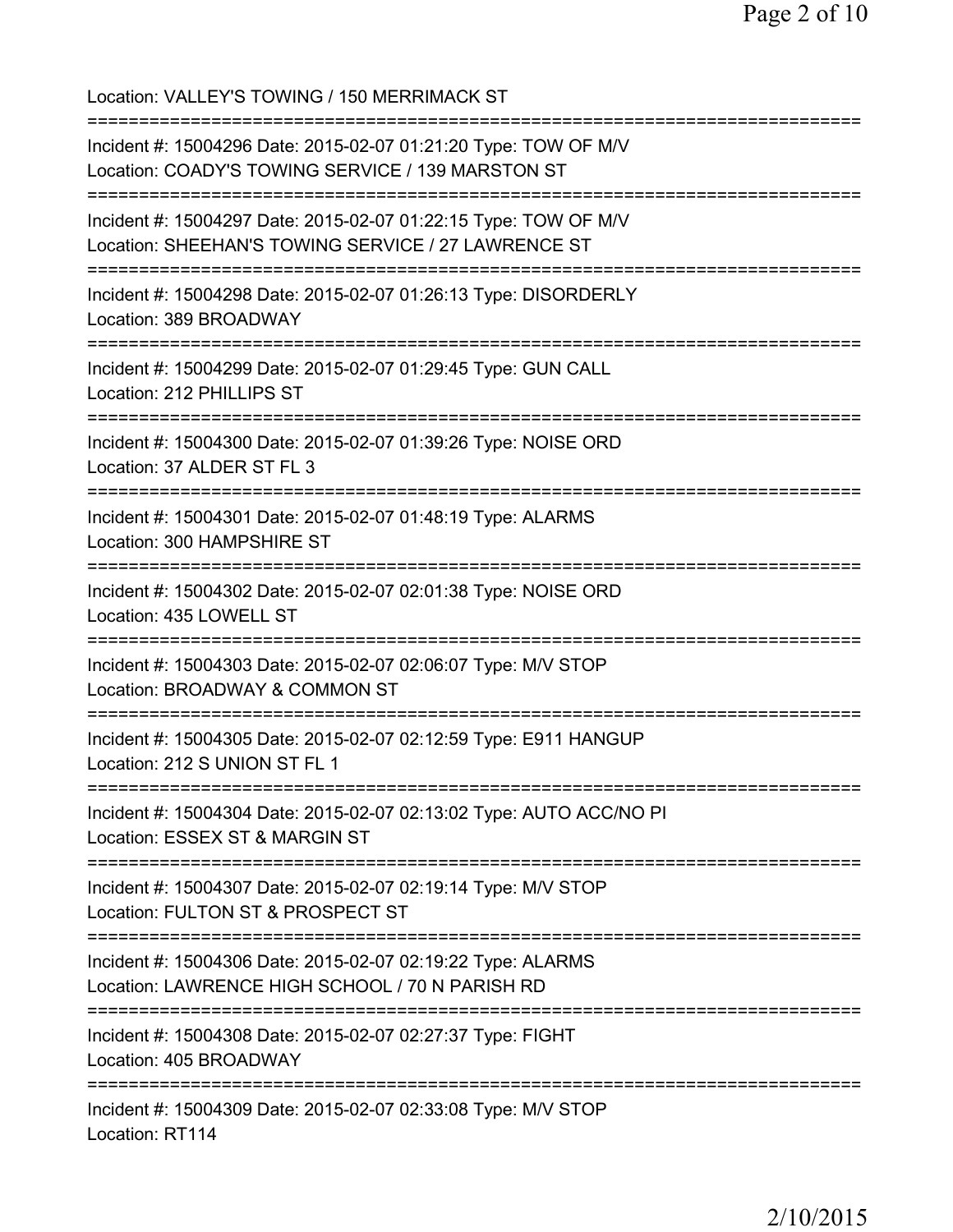| Incident #: 15004310 Date: 2015-02-07 02:41:33 Type: NOISE ORD<br>Location: 3 EASTON ST FL 1                                       |
|------------------------------------------------------------------------------------------------------------------------------------|
| Incident #: 15004311 Date: 2015-02-07 02:49:02 Type: M/V STOP<br>Location: BROADWAY & CANAL ST                                     |
| Incident #: 15004312 Date: 2015-02-07 02:55:04 Type: ALARMS<br>Location: BRITISH CLUB / 80 CAMBRIDGE ST                            |
| Incident #: 15004313 Date: 2015-02-07 02:56:57 Type: NOISE ORD<br>Location: 357 BROADWAY FL 2                                      |
| Incident #: 15004314 Date: 2015-02-07 03:01:58 Type: AUTO ACC/NO PI<br>Location: LAWRENCE ST & PARK ST                             |
| Incident #: 15004315 Date: 2015-02-07 03:16:58 Type: ALARMS<br>Location: AJ FASHIONS / 447 ESSEX ST<br>=========================== |
| Incident #: 15004316 Date: 2015-02-07 03:20:38 Type: DISTURBANCE<br>Location: 35 IRENE ST FL 1                                     |
| Incident #: 15004317 Date: 2015-02-07 03:28:19 Type: AUTO ACC/NO PI<br><b>Location: PARK ST</b><br>---------------                 |
| Incident #: 15004318 Date: 2015-02-07 03:32:21 Type: NOISE ORD<br>Location: 4 THORNDIKE ST FL 1                                    |
| Incident #: 15004319 Date: 2015-02-07 03:47:23 Type: M/V STOP<br>Location: AMESBURY ST & HAVERHILL ST                              |
| Incident #: 15004320 Date: 2015-02-07 04:17:38 Type: HIT & RUN M/V<br>Location: 300 HAVERHILL ST                                   |
| Incident #: 15004321 Date: 2015-02-07 05:02:36 Type: DISORDERLY<br>Location: 29 OLIVE AV                                           |
| Incident #: 15004322 Date: 2015-02-07 05:15:21 Type: DOMESTIC/PAST<br>Location: 101 BOXFORD ST FL 3                                |
| Incident #: 15004323 Date: 2015-02-07 06:41:47 Type: MV/BLOCKING<br>Location: 71 FARLEY ST                                         |
|                                                                                                                                    |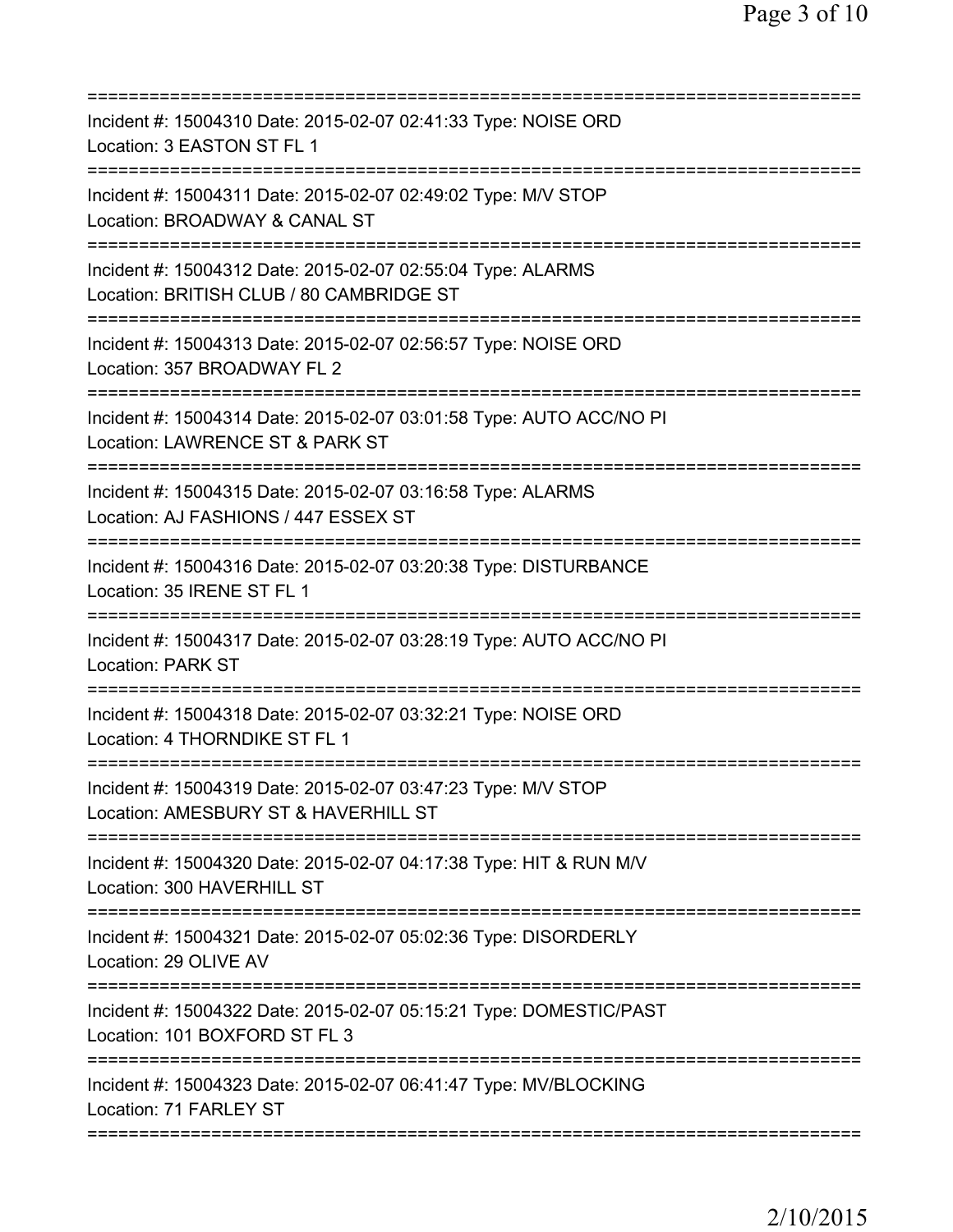| Incident #: 15004324 Date: 2015-02-07 06:50:53 Type: M/V STOP<br><b>Location: PARKER ST</b>                                            |
|----------------------------------------------------------------------------------------------------------------------------------------|
| Incident #: 15004325 Date: 2015-02-07 06:51:45 Type: STOL/MV/PAS<br>Location: 2 MARSHALLS WY                                           |
| Incident #: 15004326 Date: 2015-02-07 06:58:10 Type: PARK & WALK<br>Location: BROADWAY & HAVERHILL ST                                  |
| Incident #: 15004327 Date: 2015-02-07 07:08:11 Type: M/V STOP<br>Location: SPRINGFIELD ST                                              |
| Incident #: 15004328 Date: 2015-02-07 07:31:37 Type: ALARMS<br>Location: ARLINGTON SCHOOL / 150 ARLINGTON ST                           |
| Incident #: 15004330 Date: 2015-02-07 07:58:00 Type: B&E/MV/PAST<br>Location: 155 DRACUT ST                                            |
| Incident #: 15004329 Date: 2015-02-07 08:01:46 Type: TOW OF M/V<br>Location: 107 S BROADWAY                                            |
| Incident #: 15004331 Date: 2015-02-07 08:08:28 Type: DISTURBANCE<br>Location: 1 TREMONT ST #1                                          |
| Incident #: 15004332 Date: 2015-02-07 08:18:26 Type: DOMESTIC/PROG<br>Location: 5 BLASER CT                                            |
| Incident #: 15004333 Date: 2015-02-07 08:36:29 Type: ALARMS<br>Location: ST MARY'S CEMETARY GARAGE / 29 BARKER ST                      |
| ============================<br>Incident #: 15004334 Date: 2015-02-07 08:36:35 Type: M/V STOP<br>Location: HAMPSHIRE ST & HAVERHILL ST |
| Incident #: 15004335 Date: 2015-02-07 08:51:40 Type: AUTO ACC/UNK PI<br>Location: E HAVERHILL ST & HAVERHILL ST                        |
| ====================================<br>Incident #: 15004336 Date: 2015-02-07 08:56:14 Type: MV/BLOCKING<br>Location: 209 HIGH ST      |
| Incident #: 15004337 Date: 2015-02-07 09:41:58 Type: ALARM/BURG<br>Location: CLASS INC / 1 PARKER ST                                   |
| Incident #: 15004338 Date: 2015-02-07 10:01:33 Type: M/V STOP                                                                          |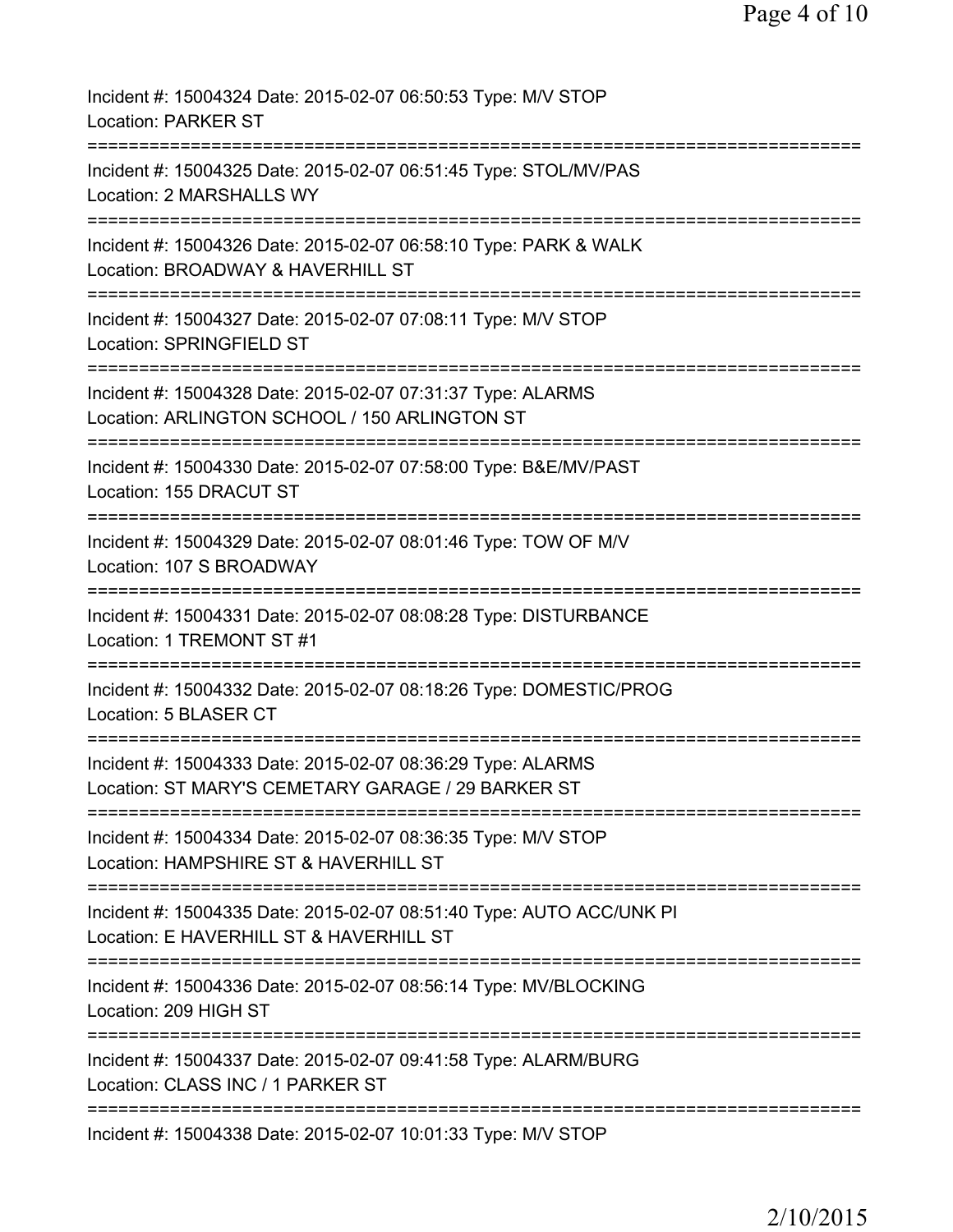Location: ANDOVER ST & S UNION ST =========================================================================== Incident #: 15004339 Date: 2015-02-07 10:03:57 Type: AUTO ACC/UNK PI Location: MARLBORO ST & S UNION ST =========================================================================== Incident #: 15004340 Date: 2015-02-07 10:12:38 Type: SUS PERS/MV Location: DOYLE ST & WATER ST =========================================================================== Incident #: 15004341 Date: 2015-02-07 10:17:47 Type: MISSING PERS Location: 444 HAMPSHIRE ST =========================================================================== Incident #: 15004342 Date: 2015-02-07 10:45:09 Type: ALARM/BURG Location: LAWRENCE TANK INC / 26 WENDELL ST =========================================================================== Incident #: 15004343 Date: 2015-02-07 10:46:00 Type: WIRE DOWN Location: CORNISH ST & MONTGOMERY ST =========================================================================== Incident #: 15004344 Date: 2015-02-07 10:53:00 Type: TOW OF M/V Location: DOYLE ST & WATER ST =========================================================================== Incident #: 15004345 Date: 2015-02-07 11:16:06 Type: KEEP PEACE Location: WIRELESS REPAIR / 206 S UNION ST =========================================================================== Incident #: 15004346 Date: 2015-02-07 11:26:29 Type: AUTO ACC/PI Location: EVERETT ST & KINGSTON ST =========================================================================== Incident #: 15004347 Date: 2015-02-07 11:56:27 Type: DRUG OVERDOSE Location: 405 BROADWAY =========================================================================== Incident #: 15004348 Date: 2015-02-07 12:04:26 Type: TENANT PROB Location: 210 FARNHAM ST FL 2NDFL =========================================================================== Incident #: 15004349 Date: 2015-02-07 12:10:16 Type: NEIGHBOR PROB Location: 362 ESSEX ST =========================================================================== Incident #: 15004350 Date: 2015-02-07 12:17:46 Type: ALARM/BURG Location: KEY POLYMER / 17 SHEPARD ST =========================================================================== Incident #: 15004351 Date: 2015-02-07 12:35:43 Type: AUTO ACC/NO PI Location: BERKELEY ST & SWAN ST =========================================================================== Incident #: 15004352 Date: 2015-02-07 12:43:55 Type: SUS PERS/MV Location: 271 ANDOVER ST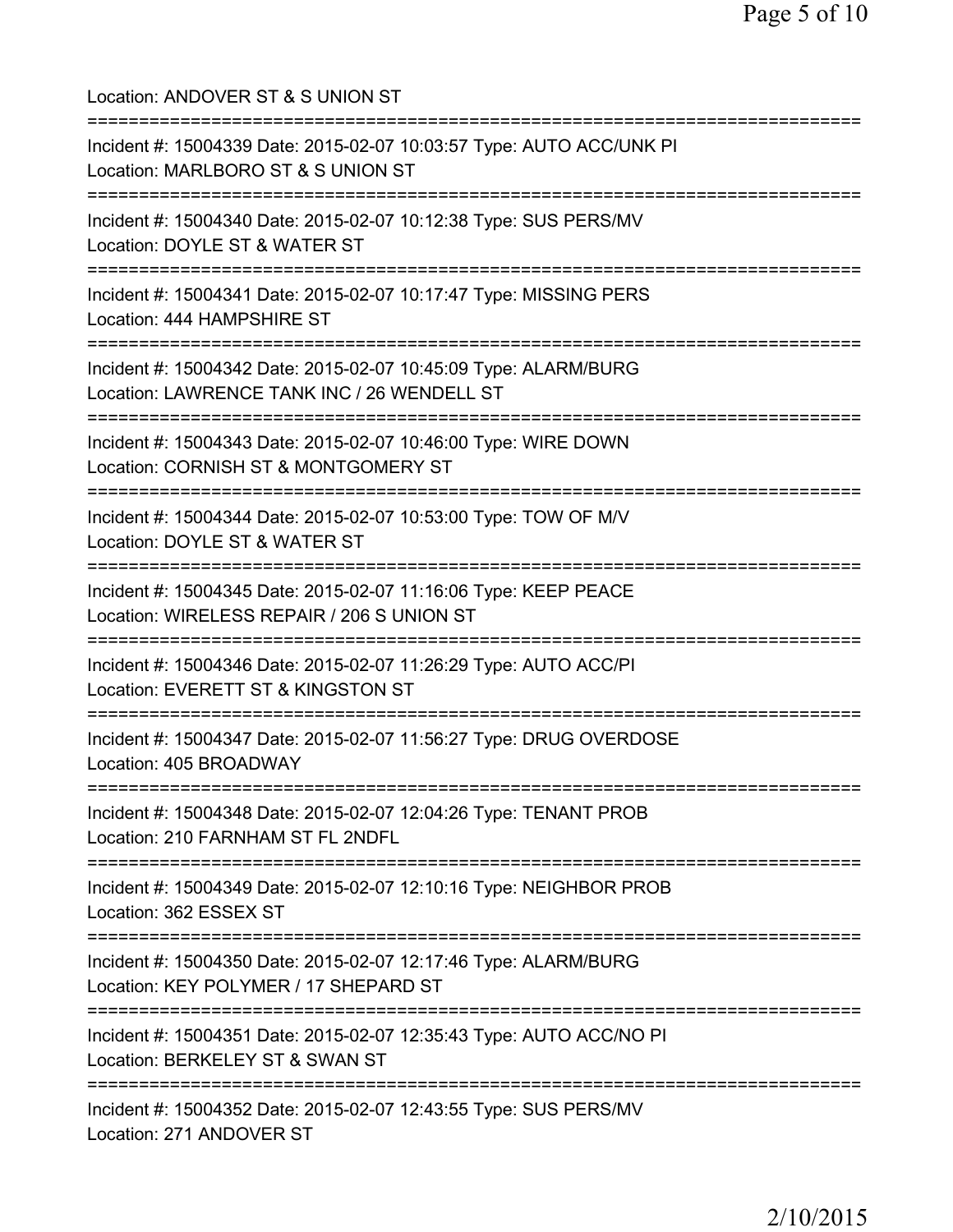| Incident #: 15004353 Date: 2015-02-07 12:47:47 Type: LOST PROPERTY<br>Location: 54 MECHANIC ST                                                         |
|--------------------------------------------------------------------------------------------------------------------------------------------------------|
| Incident #: 15004354 Date: 2015-02-07 13:19:39 Type: M/V STOP<br>Location: CRAWFORD ST & EXETER ST                                                     |
| Incident #: 15004355 Date: 2015-02-07 13:22:16 Type: KEEP PEACE<br>Location: 59 CROSBY ST                                                              |
| Incident #: 15004356 Date: 2015-02-07 13:27:36 Type: UNWANTEDGUEST<br>Location: 9 MARIE LN<br>===============                                          |
| Incident #: 15004357 Date: 2015-02-07 13:49:38 Type: MEDIC SUPPORT<br>Location: 368 LOWELL ST                                                          |
| Incident #: 15004358 Date: 2015-02-07 13:56:50 Type: KEEP PEACE<br>Location: 9 MARIE LN                                                                |
| Incident #: 15004359 Date: 2015-02-07 13:57:25 Type: DISTURBANCE<br>Location: VALEBROOK APARTMENTS / 9 SUMMER ST #S709<br>============================ |
| Incident #: 15004360 Date: 2015-02-07 14:02:48 Type: CK WELL BEING<br>Location: 41 PHILLIPS ST                                                         |
| Incident #: 15004361 Date: 2015-02-07 14:15:44 Type: DISTURBANCE<br>Location: DENTAL DREAM / 700 ESSEX ST                                              |
| Incident #: 15004363 Date: 2015-02-07 14:39:27 Type: MV/BLOCKING<br>Location: 99 BRADFORD ST                                                           |
| Incident #: 15004362 Date: 2015-02-07 14:39:35 Type: 209A/SERVE<br>Location: 280 BROADWAY FL 2ND                                                       |
| Incident #: 15004364 Date: 2015-02-07 14:41:14 Type: TRESPASSING<br>Location: LAWRENCE HIGH SCHOOL / 70 N PARISH RD                                    |
| Incident #: 15004365 Date: 2015-02-07 14:46:27 Type: HIT & RUN M/V<br>Location: NEWTON ST & SALEM ST                                                   |
| Incident #: 15004366 Date: 2015-02-07 14:54:52 Type: M/V STOP<br>Location: 31 JACKSON ST                                                               |
|                                                                                                                                                        |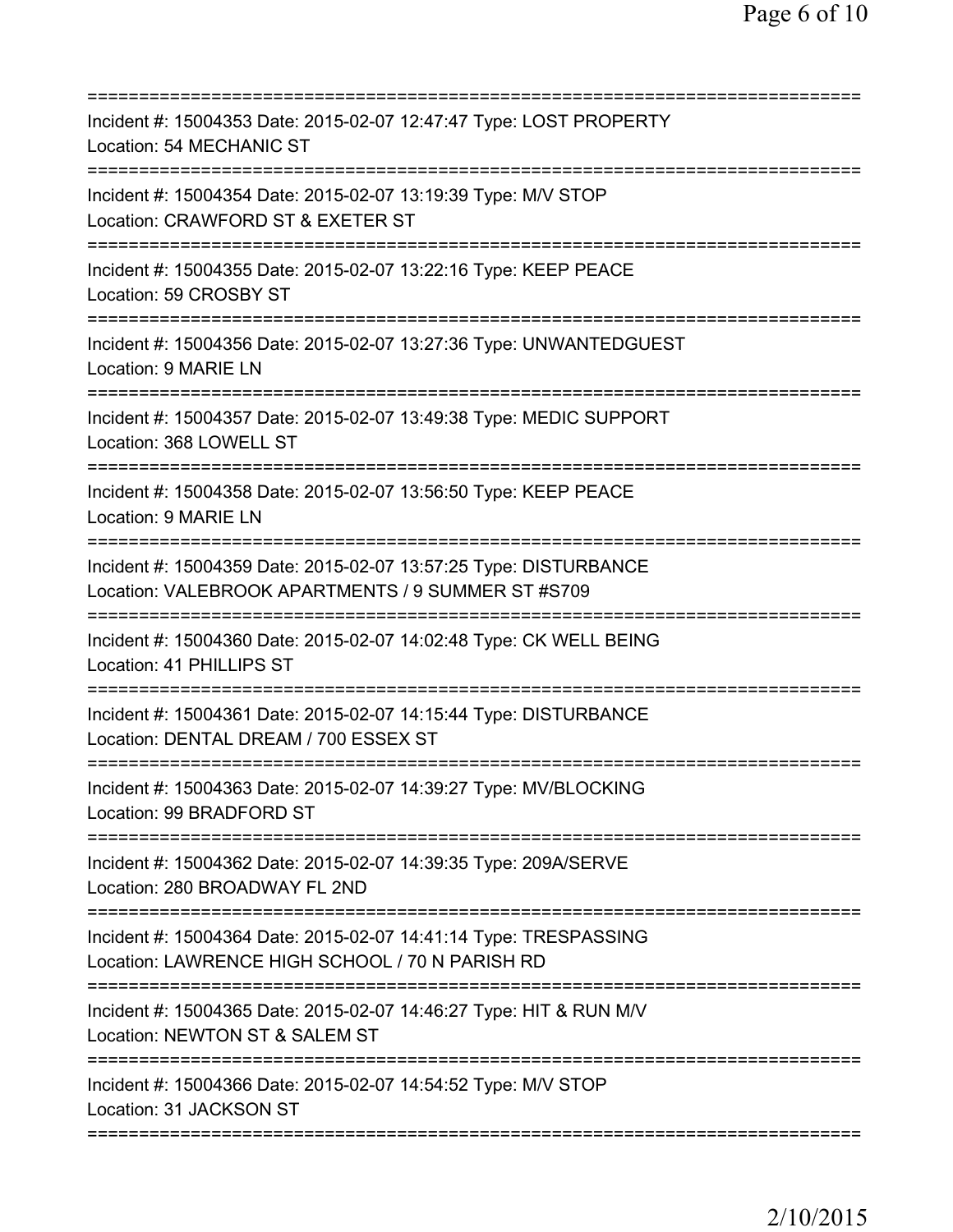Incident #: 15004367 Date: 2015-02-07 15:01:47 Type: MV/BLOCKING Location: 342 BROADWAY ========================= Incident #: 15004368 Date: 2015-02-07 15:02:51 Type: AUTO ACC/NO PI Location: FULTON ST & HAVERHILL ST =========================================================================== Incident #: 15004370 Date: 2015-02-07 15:11:22 Type: AUTO ACC/NO PI Location: ALDER ST & WILLOW ST =========================================================================== Incident #: 15004369 Date: 2015-02-07 15:11:33 Type: AUTO ACC/NO PI Location: 109 WILLOW ST =========================================================================== Incident #: 15004371 Date: 2015-02-07 15:16:07 Type: MEDIC SUPPORT Location: 139 JACKSON ST =========================================================================== Incident #: 15004372 Date: 2015-02-07 15:25:33 Type: MEDIC SUPPORT Location: 217 WALNUT ST FL 1 =========================================================================== Incident #: 15004373 Date: 2015-02-07 15:35:01 Type: RECOV/STOL/MV Location: 5 MAGNOLIA ST =========================================================================== Incident #: 15004374 Date: 2015-02-07 16:50:41 Type: ALARM/BURG Location: COMMNITY DAY CARE / 190 HAMPSHIRE ST =========================================================================== Incident #: 15004375 Date: 2015-02-07 17:05:24 Type: ALARM/HOLD Location: J Q COMMUNICATIONS / 191 S BROADWAY =========================================================================== Incident #: 15004376 Date: 2015-02-07 17:12:04 Type: WIRE DOWN Location: CORNISH ST & MONTGOMERY ST =========================================================================== Incident #: 15004377 Date: 2015-02-07 17:15:40 Type: INVESTIGATION Location: 80 WARREN ST =========================================================================== Incident #: 15004378 Date: 2015-02-07 17:57:01 Type: CONFIS PROP Location: 45 BROADWAY FL 8 =========================================================================== Incident #: 15004379 Date: 2015-02-07 18:06:57 Type: ALARM/BURG Location: PARTHUM SCHOOL / 255 E HAVERHILL ST =========================================================================== Incident #: 15004380 Date: 2015-02-07 18:19:46 Type: SUS PERS/MV Location: 133 ESSEX ST =========================================================================== Incident #: 15004381 Date: 2015-02-07 18:20:06 Type: ALARM/BURG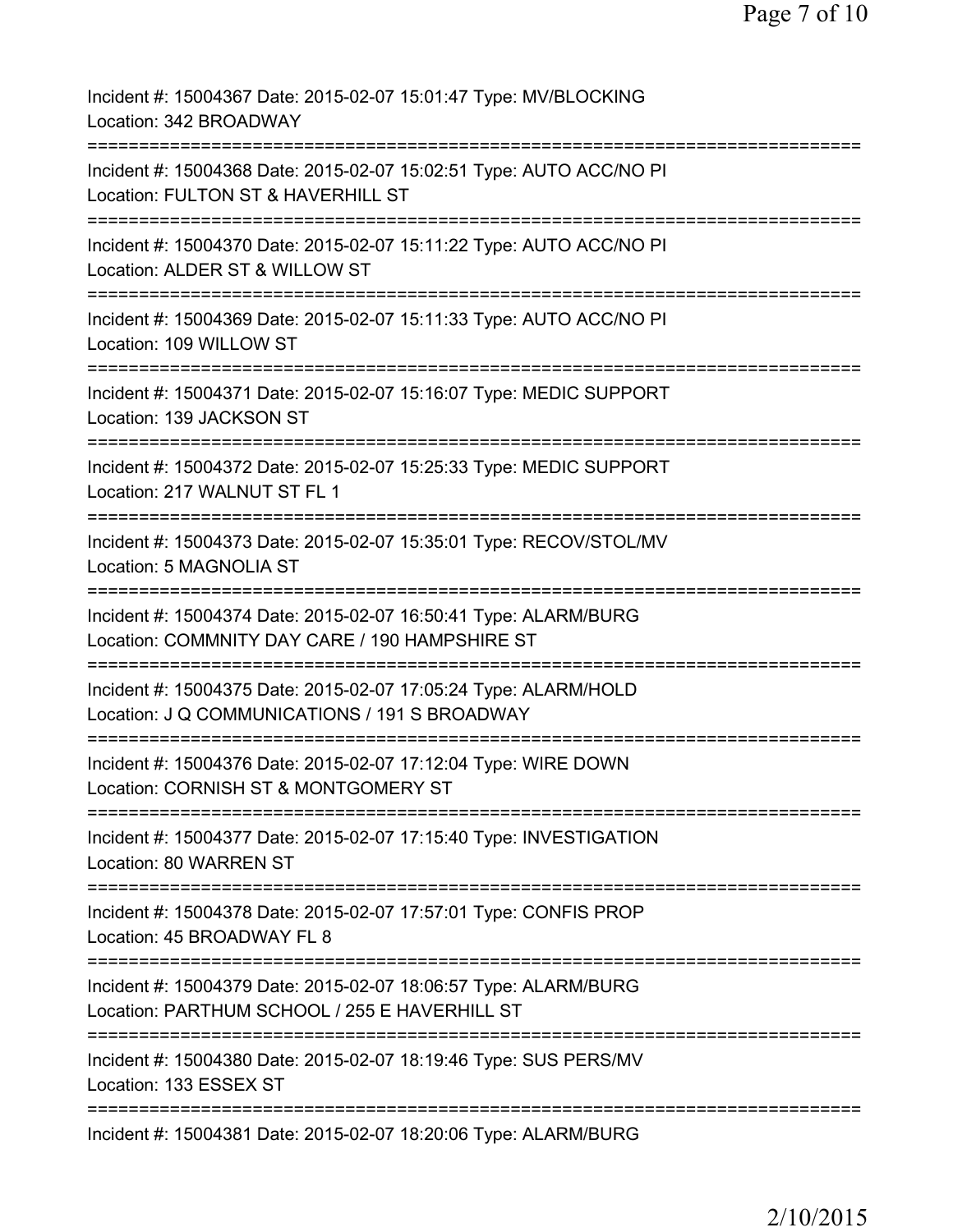Location: CITY HALL / 200 COMMON ST =========================================================================== Incident #: 15004382 Date: 2015-02-07 18:59:18 Type: M/V STOP Location: ESSEX ST & JACKSON ST =========================================================================== Incident #: 15004383 Date: 2015-02-07 19:01:02 Type: DISTURBANCE Location: 510 LOWELL ST FL 1 =========================================================================== Incident #: 15004384 Date: 2015-02-07 19:20:15 Type: TOW OF M/V Location: 34 KENDRICK ST =========================================================================== Incident #: 15004385 Date: 2015-02-07 19:27:14 Type: UNWANTEDGUEST Location: 1 TREMONT ST #1 =========================================================================== Incident #: 15004386 Date: 2015-02-07 19:29:49 Type: ALARMS Location: OLIVER SCHOOL / 183 HAVERHILL ST =========================================================================== Incident #: 15004387 Date: 2015-02-07 19:34:05 Type: TEST QED Location: 86 DORCHESTER ST =========================================================================== Incident #: 15004388 Date: 2015-02-07 19:34:12 Type: LARCENY/PAST Location: 610 ANDOVER ST =========================================================================== Incident #: 15004389 Date: 2015-02-07 20:06:46 Type: AUTO ACC/UNK PI Location: EXCHANGE ST & LAWRENCE ST =========================================================================== Incident #: 15004390 Date: 2015-02-07 20:14:23 Type: ALARMS Location: MAINSTREAM GLOBAL / 91 GLENN ST =========================================================================== Incident #: 15004391 Date: 2015-02-07 20:25:57 Type: ALARMS Location: J & J NAILS / 160 WINTHROP AV =========================================================================== Incident #: 15004392 Date: 2015-02-07 20:32:26 Type: VIO CITY ORD Location: 52 BASSWOOD ST =========================================================================== Incident #: 15004393 Date: 2015-02-07 20:33:57 Type: MEDIC SUPPORT Location: 108 FERRY ST FL 2 =========================================================================== Incident #: 15004394 Date: 2015-02-07 20:43:08 Type: ASSIST FIRE Location: 40 SUMMER ST =========================================================================== Incident #: 15004395 Date: 2015-02-07 20:49:42 Type: ALARMS Location: SPECTOR TECHNOLOGIES / 10 EMBANKMENT RD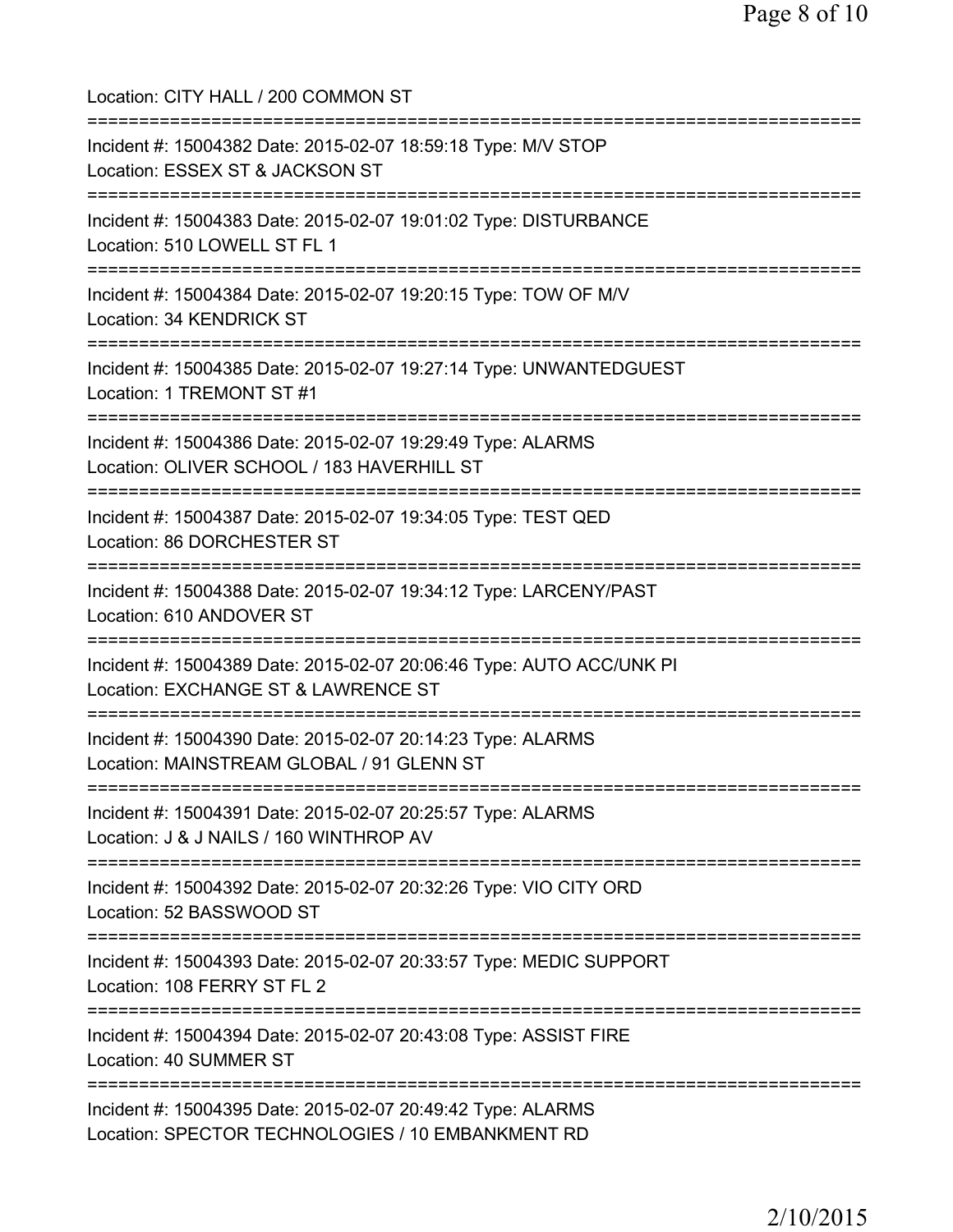| Incident #: 15004396 Date: 2015-02-07 20:52:44 Type: A&B D/W/ PROG<br>Location: 368 S UNION ST FL 1                    |
|------------------------------------------------------------------------------------------------------------------------|
| Incident #: 15004397 Date: 2015-02-07 20:55:53 Type: ASSIST FIRE<br>Location: ELM ST & NEWBURY ST                      |
| Incident #: 15004398 Date: 2015-02-07 20:57:30 Type: ALARMS<br>Location: BUTLER RENTAL / 293 HAMPSHIRE ST              |
| Incident #: 15004399 Date: 2015-02-07 21:21:21 Type: CK WELL BEING<br>Location: 636 LOWELL ST                          |
| Incident #: 15004400 Date: 2015-02-07 21:22:23 Type: UNWANTEDGUEST<br>Location: 136 BUTLER ST FL 1                     |
| Incident #: 15004401 Date: 2015-02-07 21:41:17 Type: NOISE ORD<br>Location: 15 FALMOUTH ST FL 2                        |
| Incident #: 15004402 Date: 2015-02-07 21:58:59 Type: SUS PERS/MV<br>Location: 35 CHICKERING ST<br>===========          |
| Incident #: 15004403 Date: 2015-02-07 22:38:13 Type: M/V STOP<br>Location: 15 ESSEX ST                                 |
| Incident #: 15004404 Date: 2015-02-07 22:38:34 Type: ALARM/BURG<br>Location: MAINSTREAM GLOBAL / 91 GLENN ST           |
| Incident #: 15004405 Date: 2015-02-07 22:50:39 Type: SUS PERS/MV<br>Location: 59 JACKSON ST FL 1                       |
| Incident #: 15004406 Date: 2015-02-07 22:56:29 Type: SHOTS FIRED<br>Location: 9 TYLER ST                               |
| Incident #: 15004407 Date: 2015-02-07 22:57:00 Type: ROBBERY ARMED<br>Location: 16 BEACON ST                           |
| Incident #: 15004408 Date: 2015-02-07 22:58:21 Type: ALARM/BURG<br>Location: LITTLE CEASARS PIZZA / 160 WINTHROP AV #2 |
| Incident #: 15004409 Date: 2015-02-07 23:03:00 Type: MV/BLOCKING<br>Location: 260 SALEM ST                             |
|                                                                                                                        |